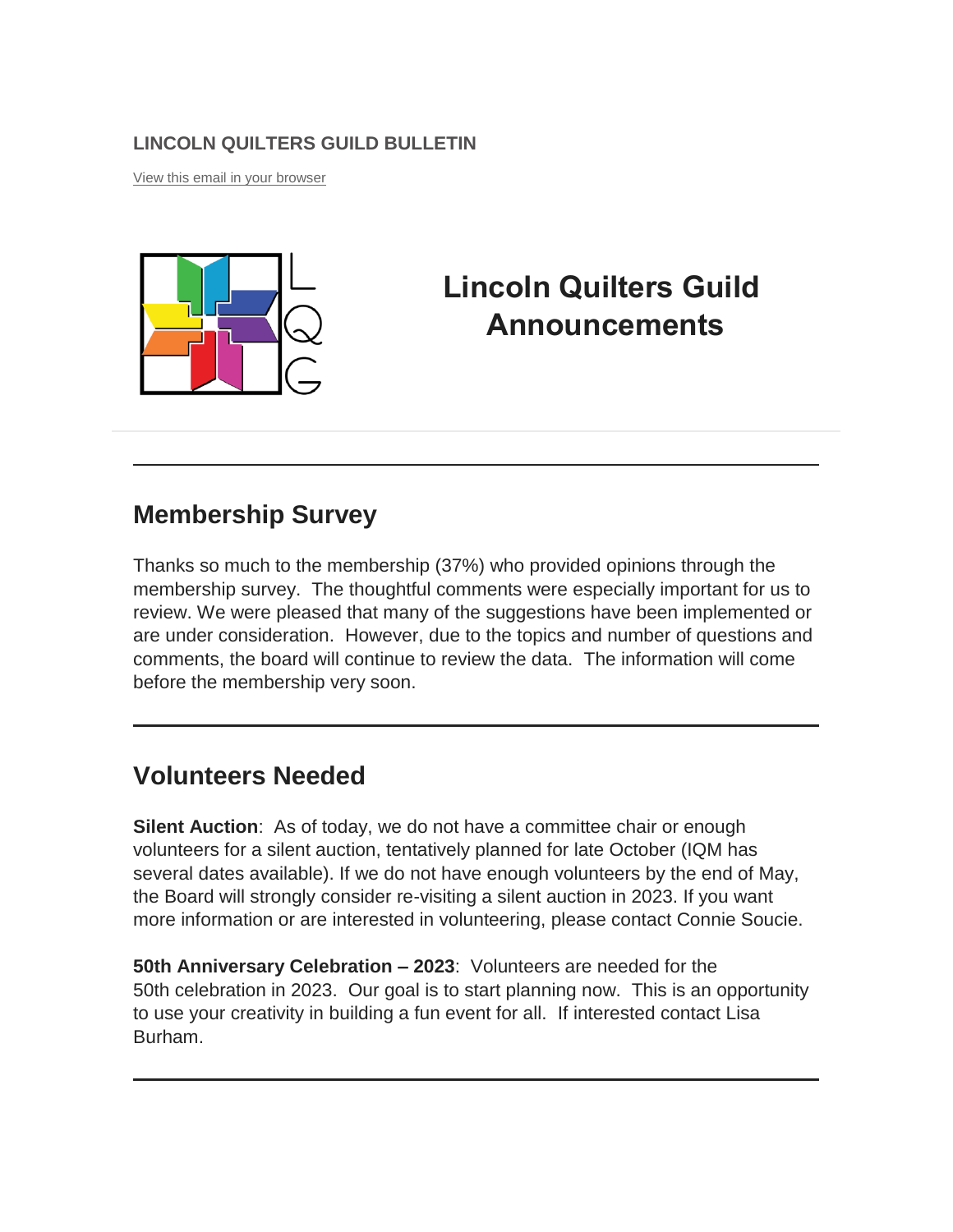## **May Speaker - Susan Cleveland**

Susan Cleveland was a wonderful speaker at our May meeting. Such great energy, humor, common sense, and innovation were evident in her work. Ninety-Nine (99) people attended the Monday night program, and thirty-two (32) people attended her half-day workshop on May 10th at the International Quilt Museum.



# **June 13, 2022 – Mark your calendars for member appreciation night**

June is our opportunity to celebrate the Lincoln Quilters Guild members. The venue and time will change for this meeting so mark your calendars:

> International Quilt Museum Time: Museum opens at 5:30 p.m. and closes at 8 p.m. Business meeting - 6 p.m. Speaker - 6:15 p.m. Opportunity to visit the galleries until 8 p.m.

Pippa White, One's Company, will be our speaker with a title of "Women's